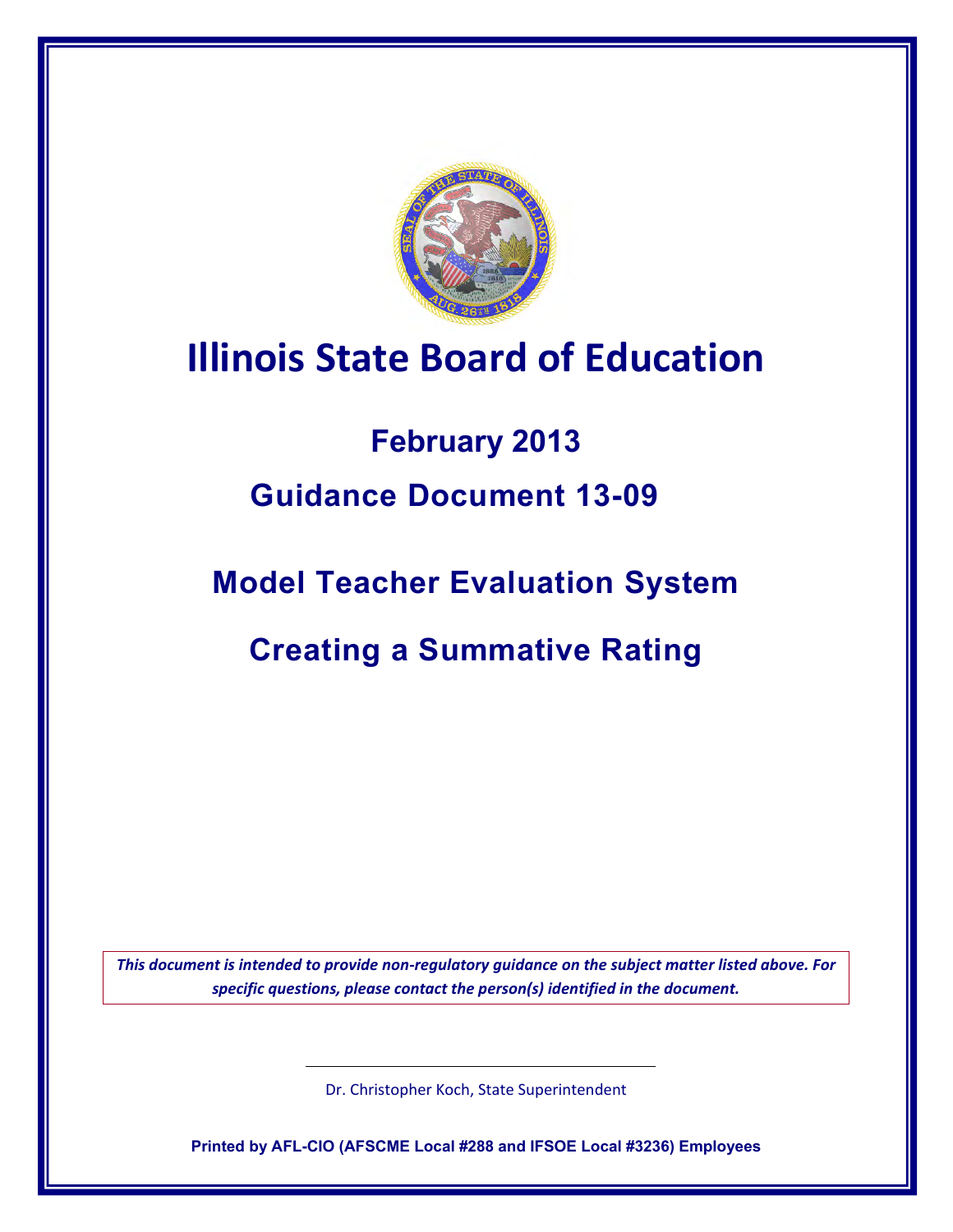

### **Model Teacher Evaluation System: Creating a Summative Rating**

### **Subject**

Combining teacher practice and student growth ratings to create a teacher's summative rating under the Model Teacher Evaluation System

### **Model System Component**

The Performance Evaluation Reform Act (PERA) requires that teacher evaluations "incorporate the use of data and indicators on student growth as a significant factor in rating teaching performance, into its evaluation plan for all teachers" (PERA Sec. 24A-4[b]).

In the Model Teacher Evaluation System, student growth will comprise 50 percent of the performance rating (PERA Sec. 24A-7).

The Performance Evaluation Advisory Council (PEAC) decided to use a decision matrix for combining teacher practice and student growth ratings into a summative rating in the State Performance Evaluation Model.

### **Explanation**

In the Model Teacher Evaluation System, districts will use four levels—*excellent*, *proficient*, *needs improvement*, and *unsatisfactory*—to rate both teacher practice and student growth.

In the Model Teacher Evaluation System, districts will provide teachers with an overall teacher practice rating and overall student growth rating. The overall teacher practice rating and the overall student growth rating will be combined to create an overall summative rating using the decision matrix (see Table 1).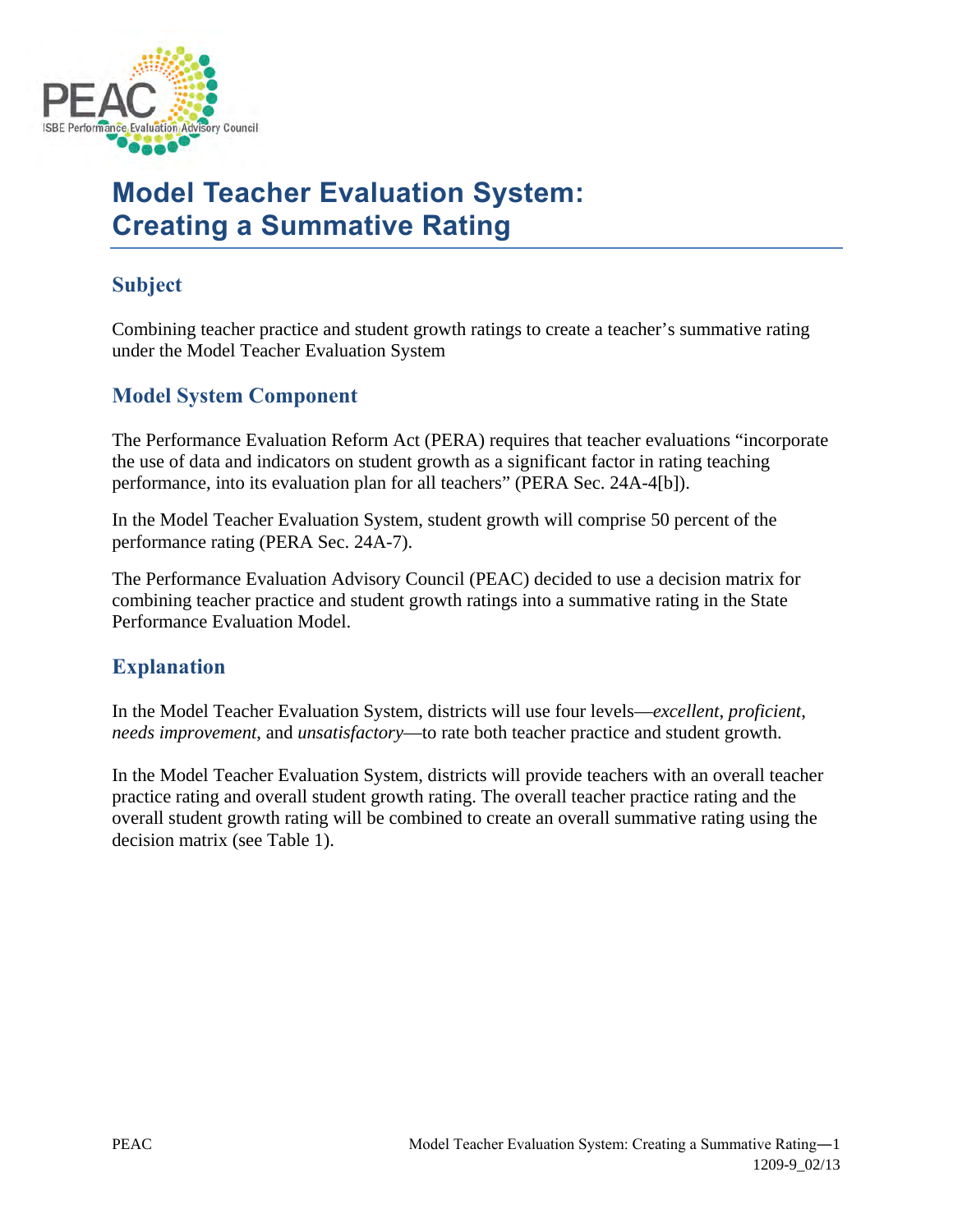#### **Table 1. Decision Matrix for Teacher Evaluation Model System**

*Instructions:* Use the following matrix to compare the student growth rating with the teacher practice rating and determine a teacher's summative rating. When the comparison falls in the orange and yellow boxes, the summative rating is rounded up as follows**:** 

- When student growth and teacher practice ratings are one level apart, the summative rating is the higher of the two (see orange boxes).
- When student growth and teacher practice ratings are two levels apart, the summative rating is the rating *in between* the student growth and teacher practice ratings (see green boxes).
- When student growth and teacher practice ratings are three levels apart (i.e., a combination of *excellent* and *unsatisfactory* ratings), additional evidence is required. If the rating is confirmed, the summative rating is *proficient* (see yellow boxes).

|                                                |                          | <b>Overall Teacher Practice Rating</b>                                       |                          |                          |                                                                              |
|------------------------------------------------|--------------------------|------------------------------------------------------------------------------|--------------------------|--------------------------|------------------------------------------------------------------------------|
|                                                |                          | <b>Excellent</b>                                                             | Proficient               | <b>Needs Improvement</b> | <b>Unsatisfactory</b>                                                        |
| <b>Overall Student</b><br><b>Growth Rating</b> | <i>Excellent</i>         | <i>Excellent</i>                                                             | <b>Excellent</b>         | <b>Proficient</b>        | <b>Additional evidence</b><br>required-if<br>confirmed,<br><b>Proficient</b> |
|                                                | <b>Proficient</b>        | <b>Excellent</b>                                                             | <b>Proficient</b>        | <b>Proficient</b>        | <b>Needs Improvement</b>                                                     |
|                                                | <b>Needs Improvement</b> | <b>Proficient</b>                                                            | <b>Proficient</b>        | <b>Needs Improvement</b> | <b>Needs Improvement</b>                                                     |
|                                                | <b>Unsatisfactory</b>    | <b>Additional evidence</b><br>required-if<br>confirmed,<br><b>Proficient</b> | <b>Needs improvement</b> | <b>Needs Improvement</b> | <b>Unsatisfactory</b>                                                        |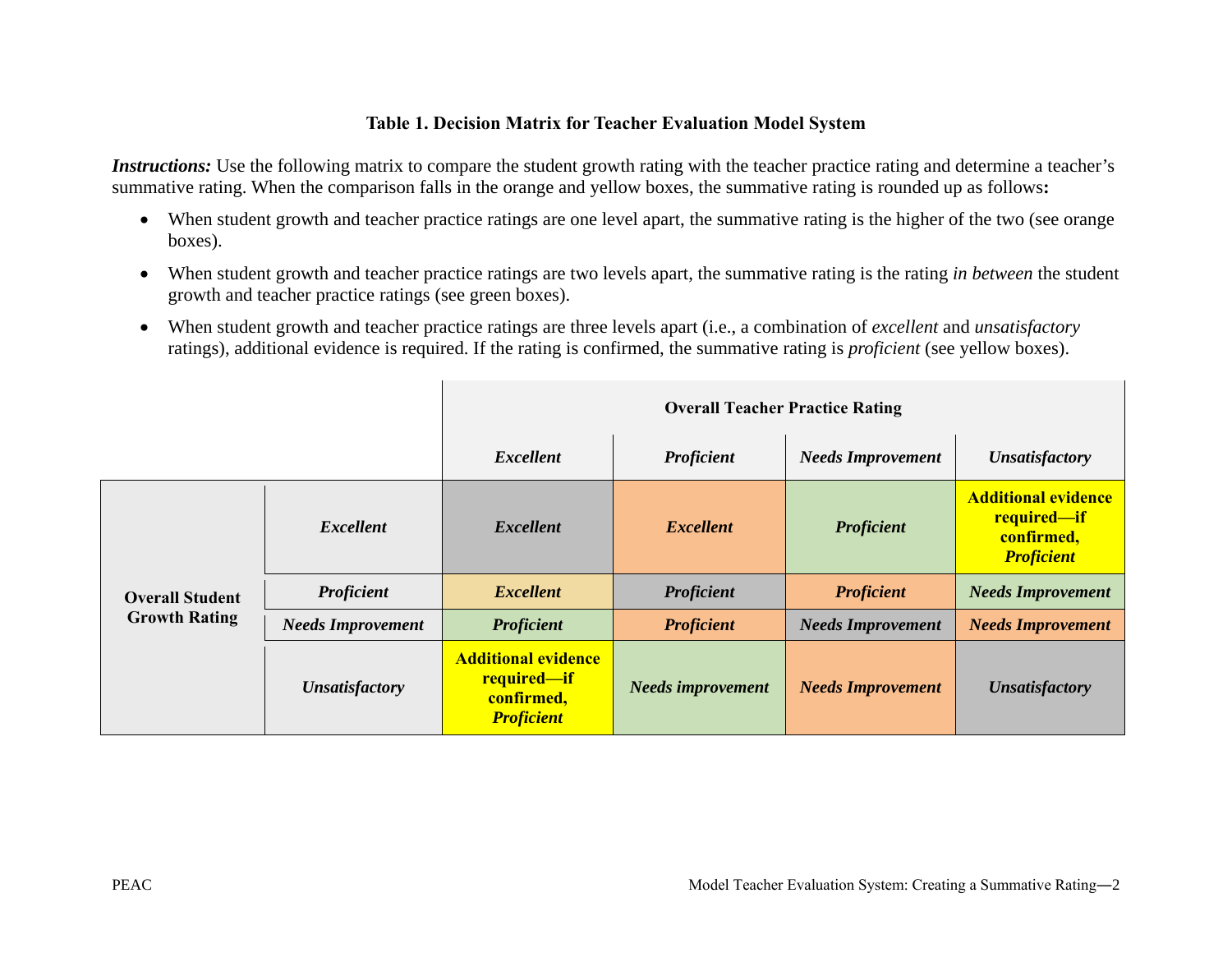#### **Additional Information Needed for Ratings That Are Three Levels Apart**

When there is a three-level discrepancy between the teacher practice rating and the student growth rating, the requirement of additional evidence is consistent with the state statute because there is no "middle scoring rating" in these situations; hence, there is no way to break the tie that would be consistent with the statute. A three-level discrepancy clearly shows such a large disconnect that further evaluation should be used to determine the source of that disconnect (e.g., errors in the scoring methodology, ineffective practice observations, students with poor results on testing day).

#### **If the student growth rating is** *unsatisfactory* **and the teacher practice rating is** *excellent*, another state-qualified evaluator must review:

- The accuracy of the scoring process
- The appropriateness of the assessments used to measure student growth
- The students included in the calculation of the student growth measure
- The appropriateness of the student growth goal

#### **If this review:**

| <b>Confirms</b> the student growth rating as<br>unsatisfactory                       | The original growth rating stands, and the teacher<br>receives a summative rating of <i>proficient</i> .                                                                  |
|--------------------------------------------------------------------------------------|---------------------------------------------------------------------------------------------------------------------------------------------------------------------------|
| <b>Changes</b> the student growth rating from<br>unsatisfactory to needs improvement | The original growth rating is changed to needs<br><i>improvement</i> , and the teacher receives a summative<br>rating of <i>proficient</i> .                              |
| <b>Changes</b> the student growth rating to<br>proficient or excellent               | The original growth rating of <i>unsatisfactory</i> is<br>changed to <i>proficient</i> or <i>excellent</i> , and the teacher<br>receives a summative rating of excellent. |

#### **If the teacher practice rating is** *unsatisfactory* **and the student growth rating is** *excellent*,

another state-qualified evaluator must conduct a classroom observation of the teacher. This observation would consist of 2 formal observations and 1 informal observation for a nontenured teacher or for a tenured teacher who received a summary rating of *needs improvement* or *unsatisfactory* in the previous summative rating; or 1 formal observation and 1 informal observation for a tenured teacher who received a summative rating of *proficient* or *excellent* in the previous summative rating.

#### **If the combined scores of the additional observations:**

| <b>Confirm</b> the <i>unsatisfactory</i> teacher practice | The original practice rating stands, and the teacher                                                                                           |
|-----------------------------------------------------------|------------------------------------------------------------------------------------------------------------------------------------------------|
| rating                                                    | receives a summative rating of <i>proficient</i> .                                                                                             |
| Score at the needs improvement level                      | The original practice rating is changed to needs<br><i>improvement</i> , and the teacher receives a summative<br>rating of <i>proficient</i> . |